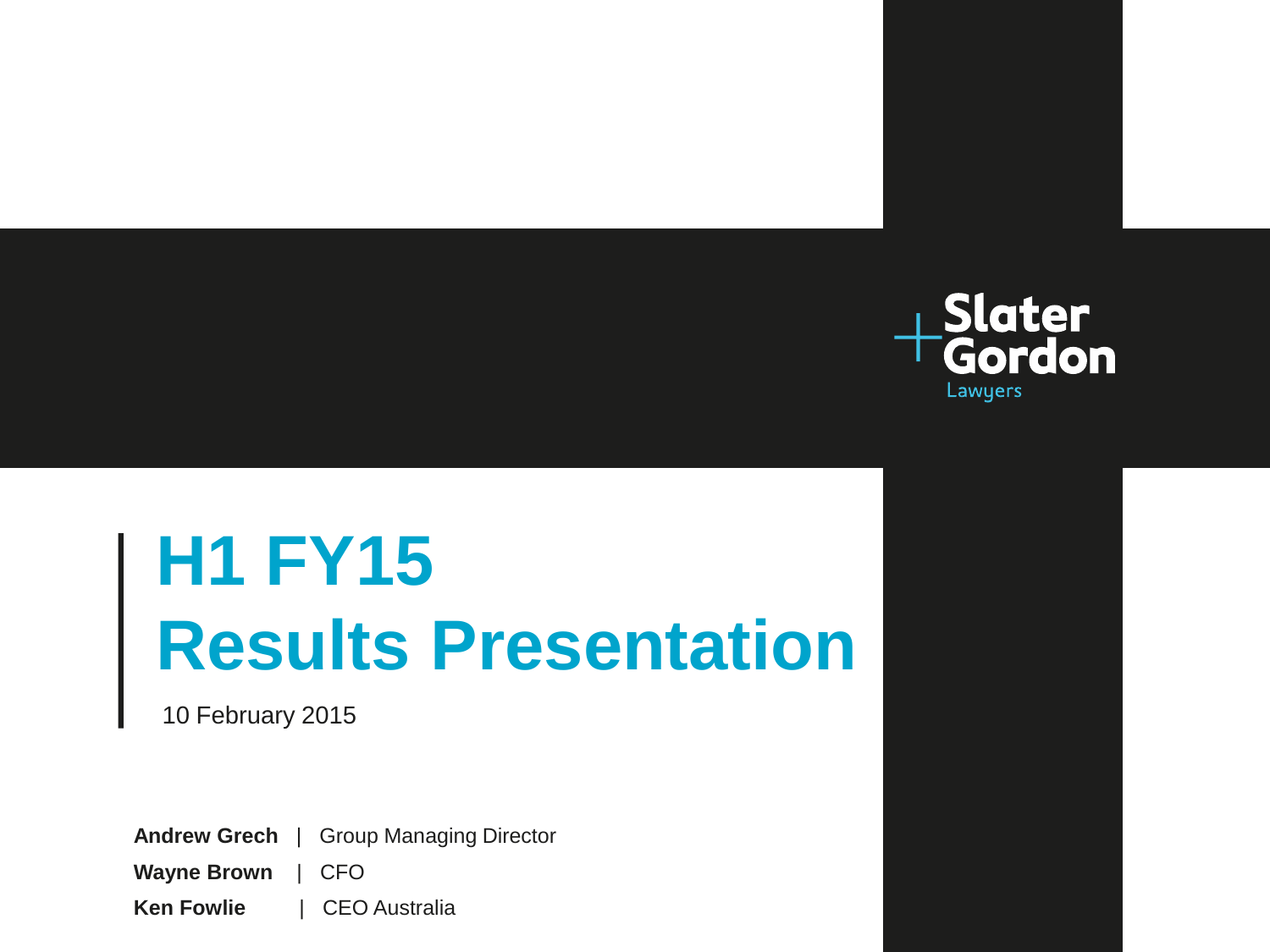### **Disclaimer**

This document has been prepared by Slater and Gordon Limited (Slater and Gordon) and comprises written materials/slides for a presentation concerning Slater and Gordon.

This presentation is for information purposes only and does not constitute or form part of any offer or invitation to acquire, sell or otherwise dispose of, or issue, or any solicitation of any offer to sell or otherwise dispose of, purchase or subscribe for, any securities, nor does it constitute investment advice, nor shall it or any part of it nor the fact of its distribution form the basis of, or be relied on in connection with, any contract or investment decision.

Certain statements in this presentation are forward looking statements. You can identify these statements by the fact that they use words such as "anticipate", "estimate", "expect", "project", "intend", "plan", "believe", "target", "may", "assume" and words of similar import.

These forward looking statements speak only as at the date of this presentation. These statements are based on current expectations and beliefs and, by their nature, are subject to a number of known and unknown risks and uncertainties that could cause the actual results, performances and achievements to differ materially from any expected future results, performance or achievements expressed or implied by such forward looking statements.

No representation, warranty or assurance (express or implied) is given or made by Slater and Gordon that the forward looking statements contained in this presentation are accurate, complete, reliable or adequate or that they will be achieved or prove to be correct. Except for any statutory liability which cannot be excluded, Slater and Gordon and its respective officers, employees and advisers expressly disclaim any responsibility for the accuracy or completeness of the forward looking statements and exclude all liability

whatsoever (including negligence) for any direct or indirect loss or damage which may be suffered by any person as a consequence of any information in this presentation or any error or omission therefrom.

Subject to any continuing obligation under applicable law or any relevant listing rules of the ASX, Slater and Gordon disclaims any obligation or undertaking to disseminate any updates or revisions to any forward looking statements in these materials to reflect any change in expectations in relation to any forward looking statements or any change in events, conditions or circumstances on which any statement is based. Nothing in these materials shall under any circumstances create an implication that there has been no change in the affairs of Slater and Gordon since the date of this presentation.

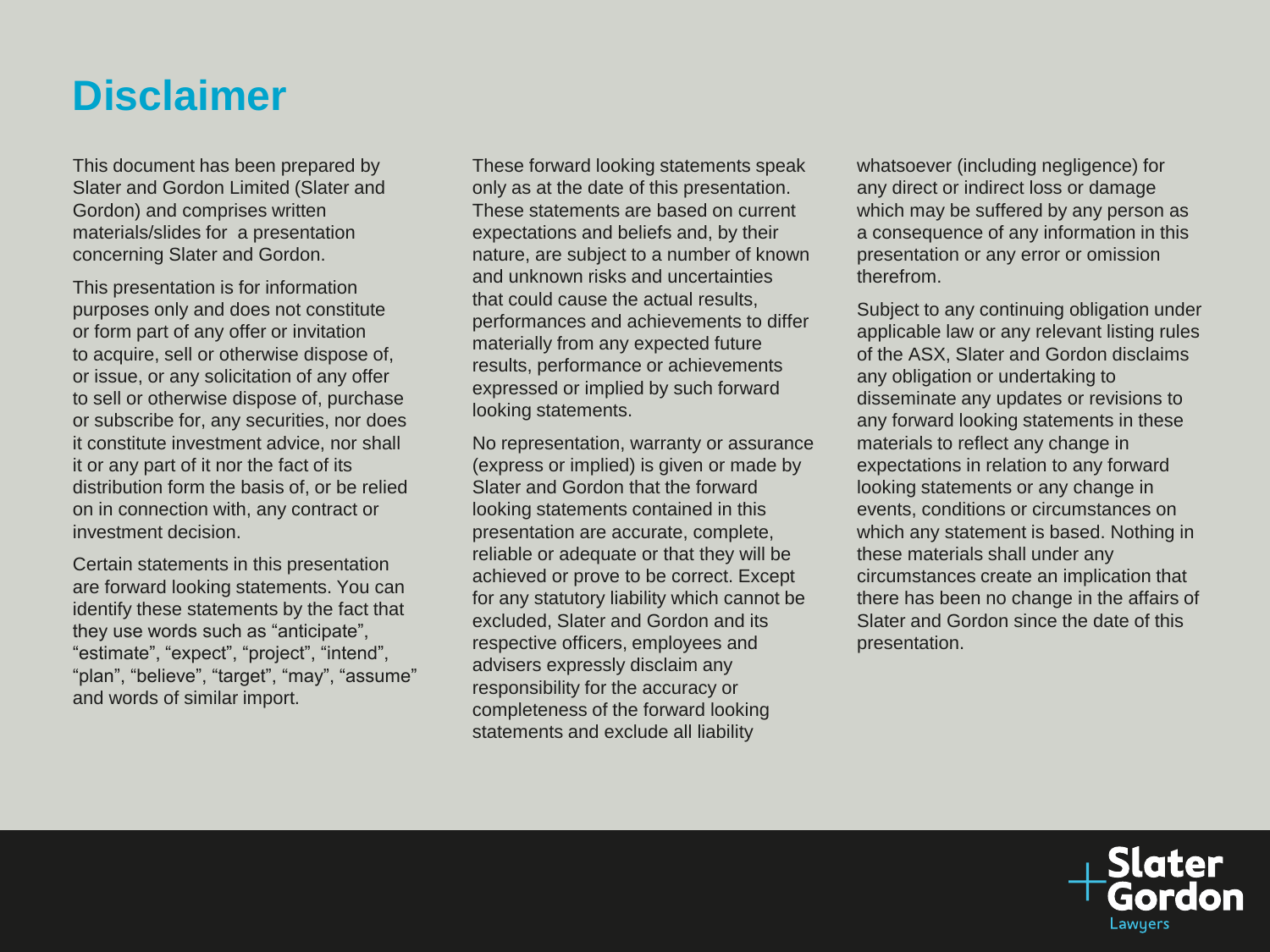**3**

# **H1 FY15: Highlights**

On track to deliver full year guidance

Group revenue up 37.6% to A\$245.3m

Normalised EBITDA margin<sup>1</sup> of 23.9%

Cash flow from operations 78.6% of NPAT

Australian Personal Injury Law (PIL) practice remains very resilient

UK business performing in line with expectations **Continued** investment in Slater and Gordon brand

Completed acquisitions of Nowicki Carbone and Schultz Toomey O'Brien and today announced two further UK acquisitions

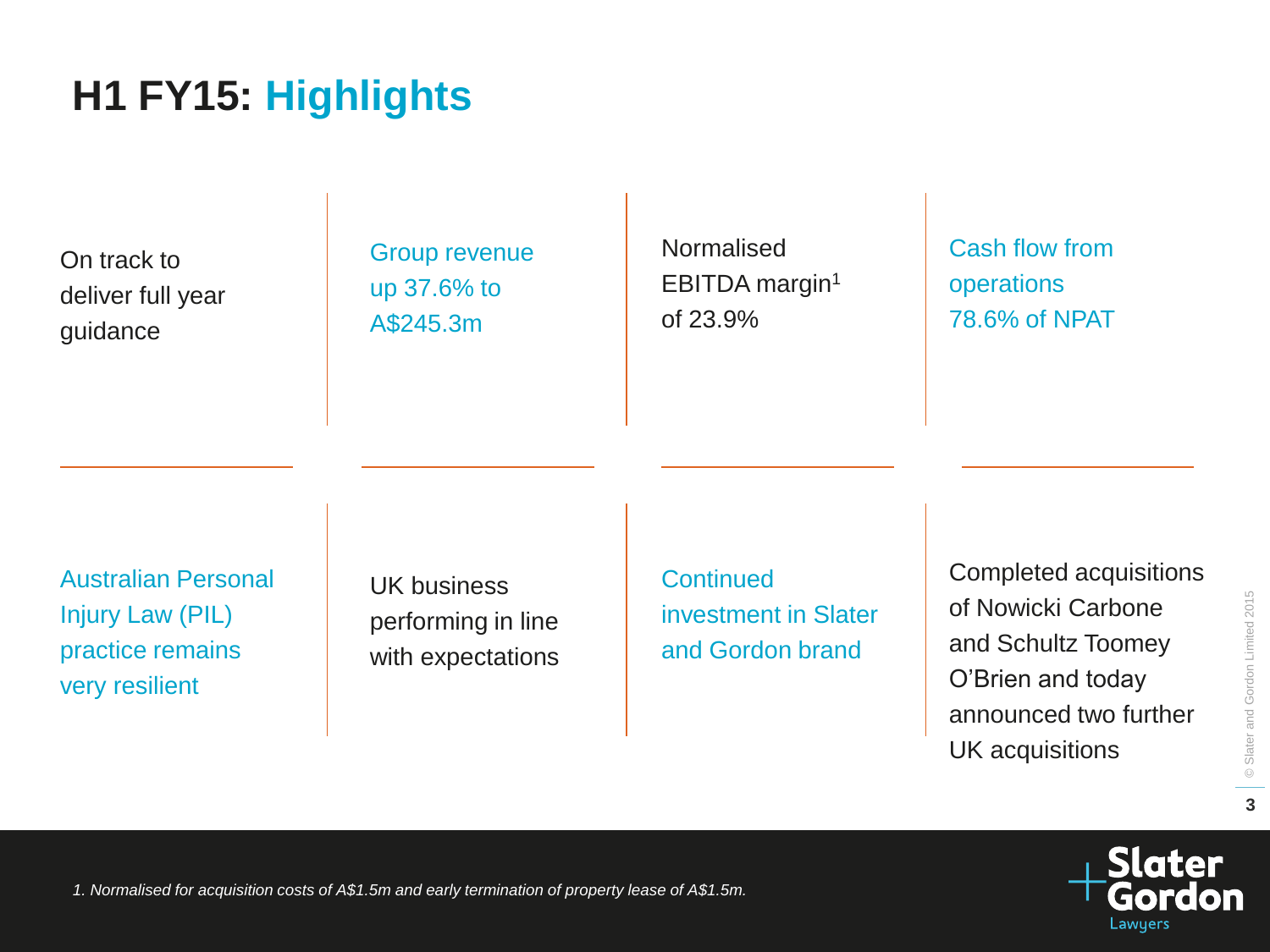# **H1 FY15: Financial Results**

|                                    | <b>H1 FY15 A\$M</b> | <b>H1 FY14 A\$M</b> | <b>A\$M CHANGE</b>  | % CHANGE           |
|------------------------------------|---------------------|---------------------|---------------------|--------------------|
| <b>REVENUE</b>                     | 245.3               | 178.3               | 67.0                | $\bigwedge$ 37.6%  |
| <b>EBITDA (NORMALISED)1</b>        | 58.5                | 41.0                | 17.5                | $\spadesuit$ 42.7% |
| <b>EBITDA MARGIN (NORMALISED)1</b> | 23.9%               | 23.1%               |                     |                    |
| <b>NPAT (NORMALISED)1</b>          | 35.9                | 24.5                | 11.4                | ↑46.5%             |
| <b>OPERATING CASH FLOW % NPAT</b>  | 78.6%               | 91.5%               |                     |                    |
|                                    | <b>CENTS</b>        | <b>CENTS</b>        | <b>CENTS CHANGE</b> | % CHANGE           |
| <b>BASIC EPS (NORMALISED)1</b>     | 17.5                | 12.3                | 5.2                 | $\spadesuit$ 42.3% |
| <b>DILUTED EPS (NORMALISED)1</b>   | 17.4                | 12.1                | 5.3                 | ↑43.8%             |
| <b>DIVIDEND</b>                    | 3.5                 | 3.0                 | 0.5                 | $\spadesuit$ 16.7% |



*1. FY15 normalised for acquisition costs of A\$1.5m and early termination of property lease of A\$1.5m. FY14 normalised for acquisition costs of A\$2.2m.*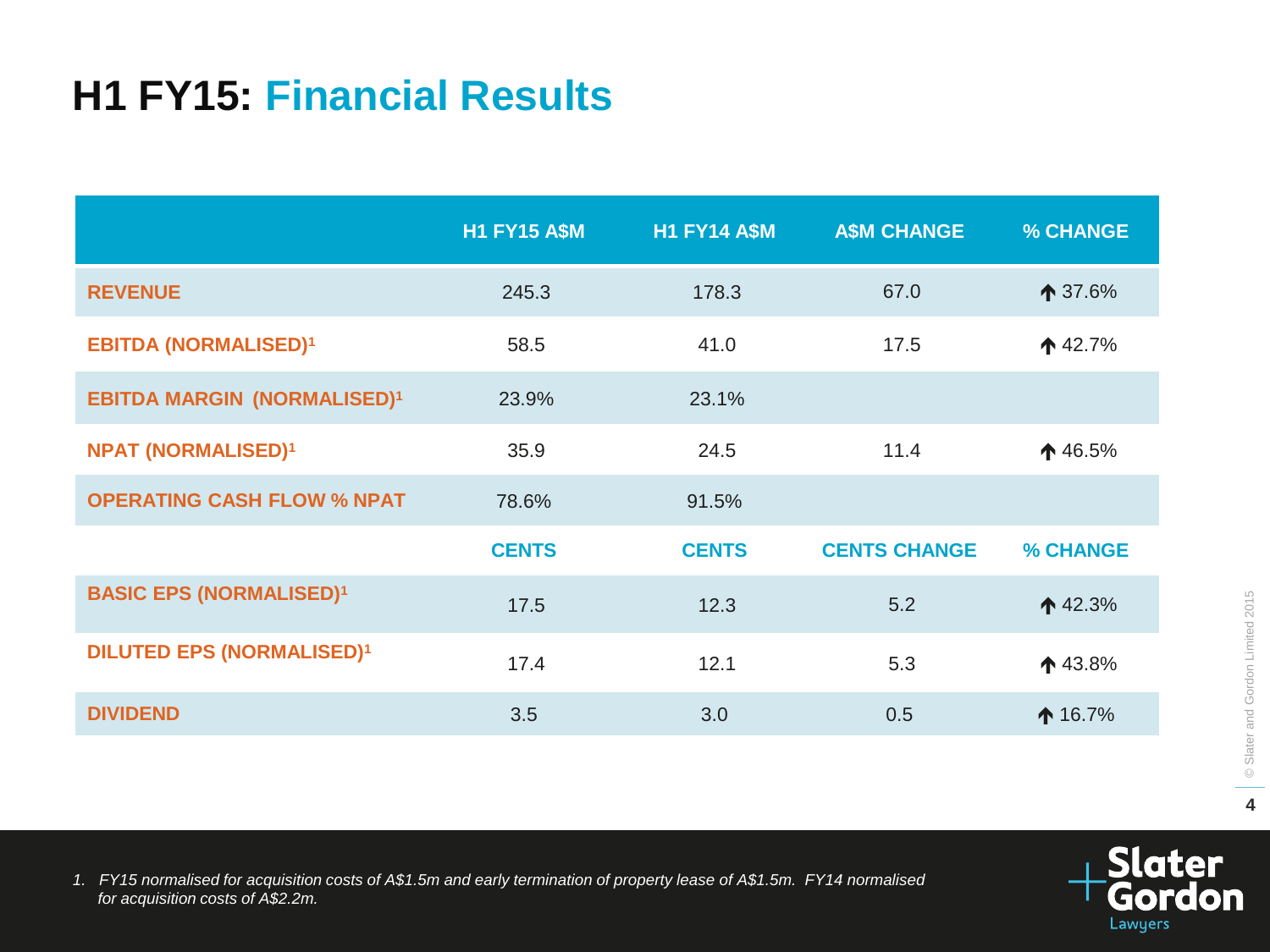### **EBITDA Bridge**

\$M

**Normalised EBITDA** contribution movement H1 14 - H1 15



© Slater and Gordon Limited 2015 © Slater and Gordon Limited 2015 **5**

*1. FY15 normalised for acquisition costs of A\$1.5m and early termination of property lease of A\$1.5m and FY14 normalised for acquisition costs of A\$2.2m.*



*2. Personal Injury Law (PIL), General Law (GL)*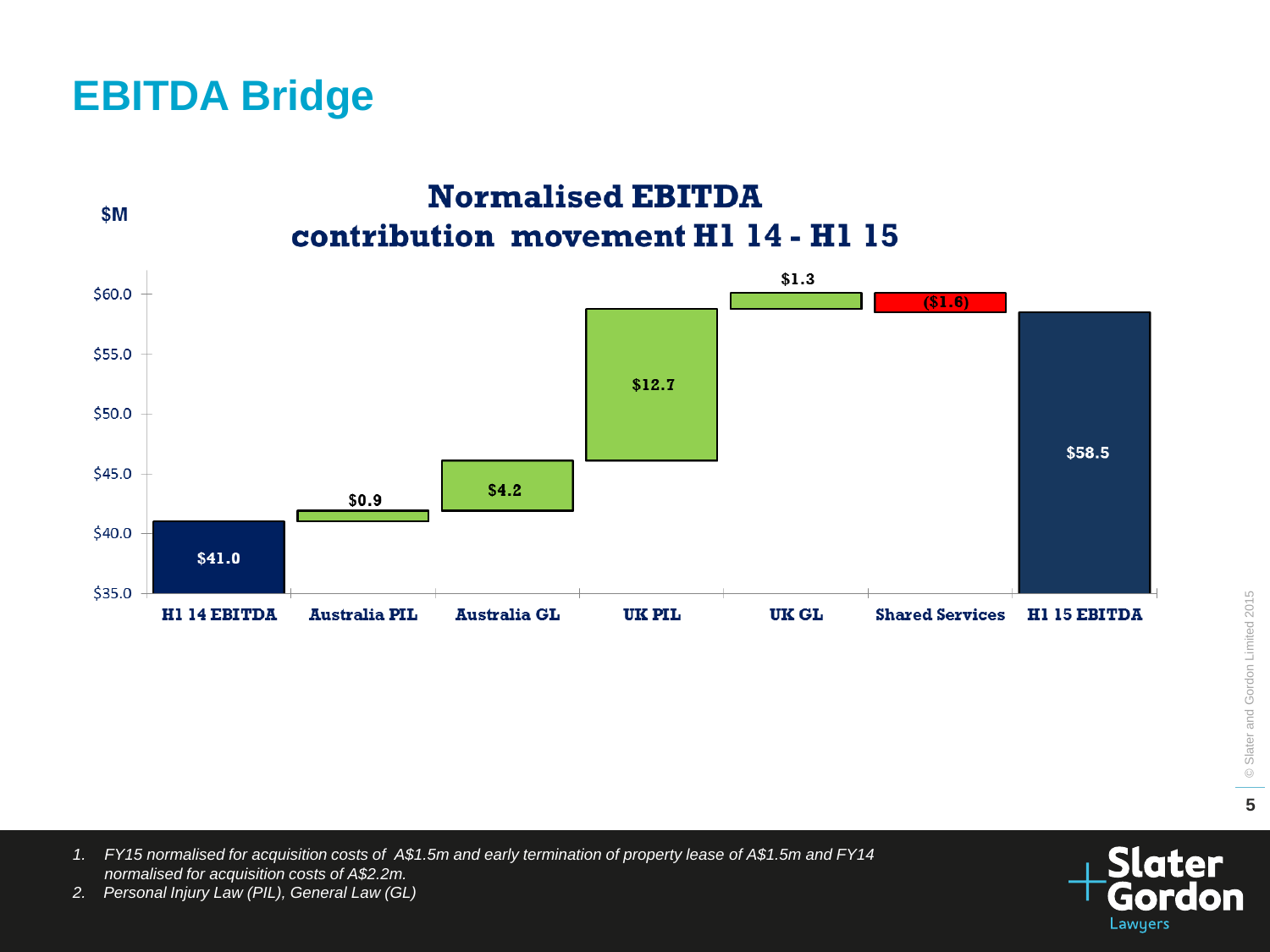### **Australian Operations**

|                                    | <b>H1 FY15 A\$M</b> | <b>H1 FY14 A\$M</b> | <b>A\$M CHANGE</b> | % CHANGE |
|------------------------------------|---------------------|---------------------|--------------------|----------|
| <b>REVENUE</b>                     | 127.7               | 116.9               | 10.8               | 9.2%     |
| <b>EBITDA (NORMALISED)1</b>        | 30.6                | 27.1                | 3.5                | 12.9%    |
| <b>EBITDA MARGIN (NORMALISED)1</b> | 24.0%               | 23.4%               |                    |          |

#### **H1 FY15 Revenue**



### **Commentary**

#### Personal Injury Law

- + Continued strong performance in Victoria
- + Meeting expectations in NSW, ACT, SA and WA
- Queensland remains area of focus
- PIL growth opportunities remain

#### General Law

- + GL on track to deliver targets
- + Family Law service line well established
- + Conveyancing now running a single national platform
- + Business & Specialised Litigation Services recovering after a year of adjustment in FY14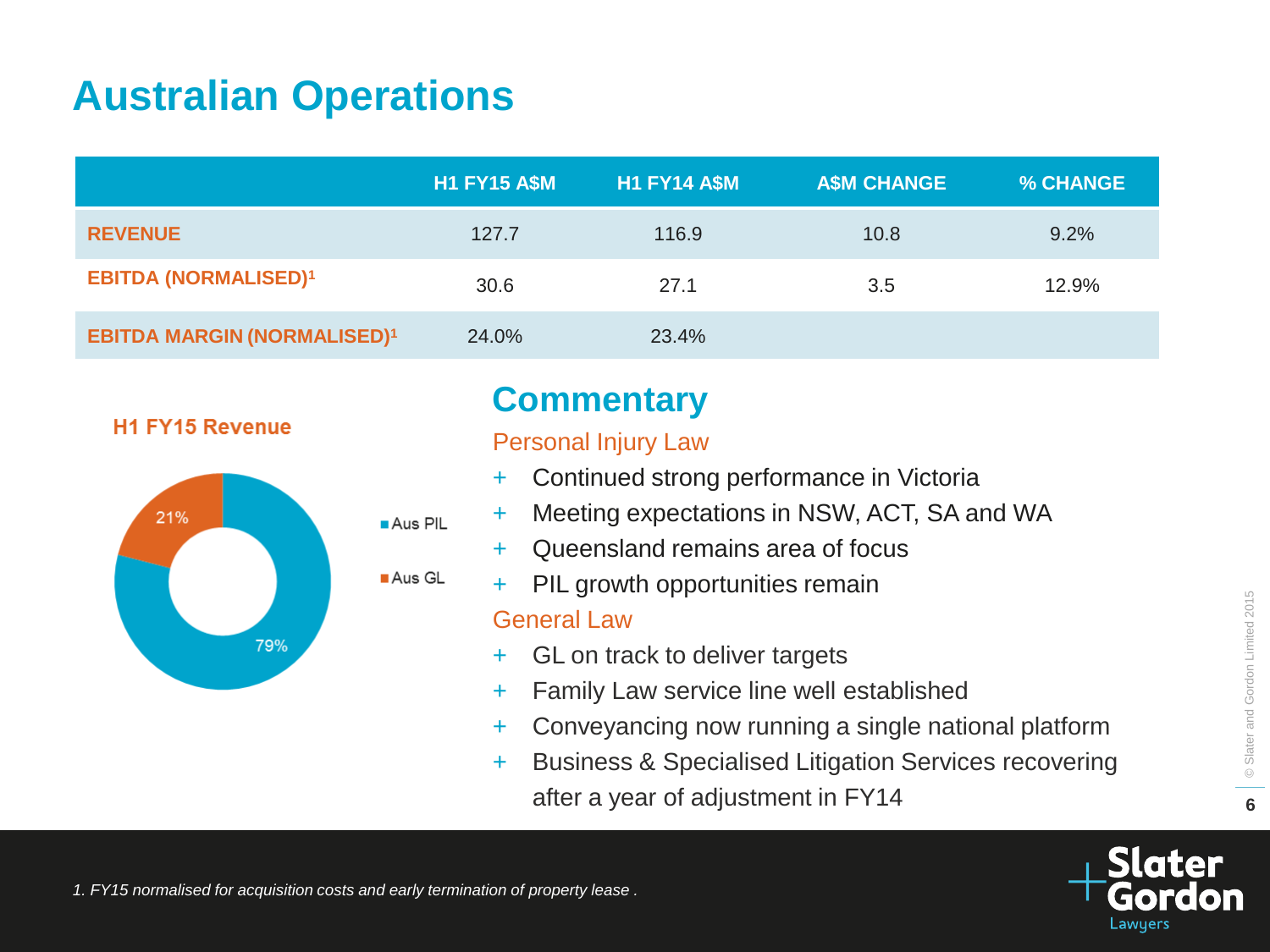### **UK Operations**

|                                    | <b>H1 FY15 A\$M</b> | <b>H1 FY14 A\$M</b> | <b>A\$M CHANGE</b> | % CHANGE |
|------------------------------------|---------------------|---------------------|--------------------|----------|
| <b>REVENUE</b>                     | 117.6               | 61.4                | 56.2               | 91.5%    |
| <b>EBITDA (NORMALISED)1</b>        | 28.0                | 13.9                | 14.1               | 101.4%   |
| <b>EBITDA MARGIN (NORMALISED)1</b> | 23.8%               | 22.6%               |                    |          |

#### **H1 FY15 Revenue**



### **Commentary**

#### Personal Injury Law

- + Core PIL business delivering solid revenue growth
- Acquisitions performing in line with expectations
- + Legislative environment remains stable
- + Claims Management Companies continue to consolidate General Law

### + Increasing depth of competence across key General Law practice groups

+ Continuing to scale up practices

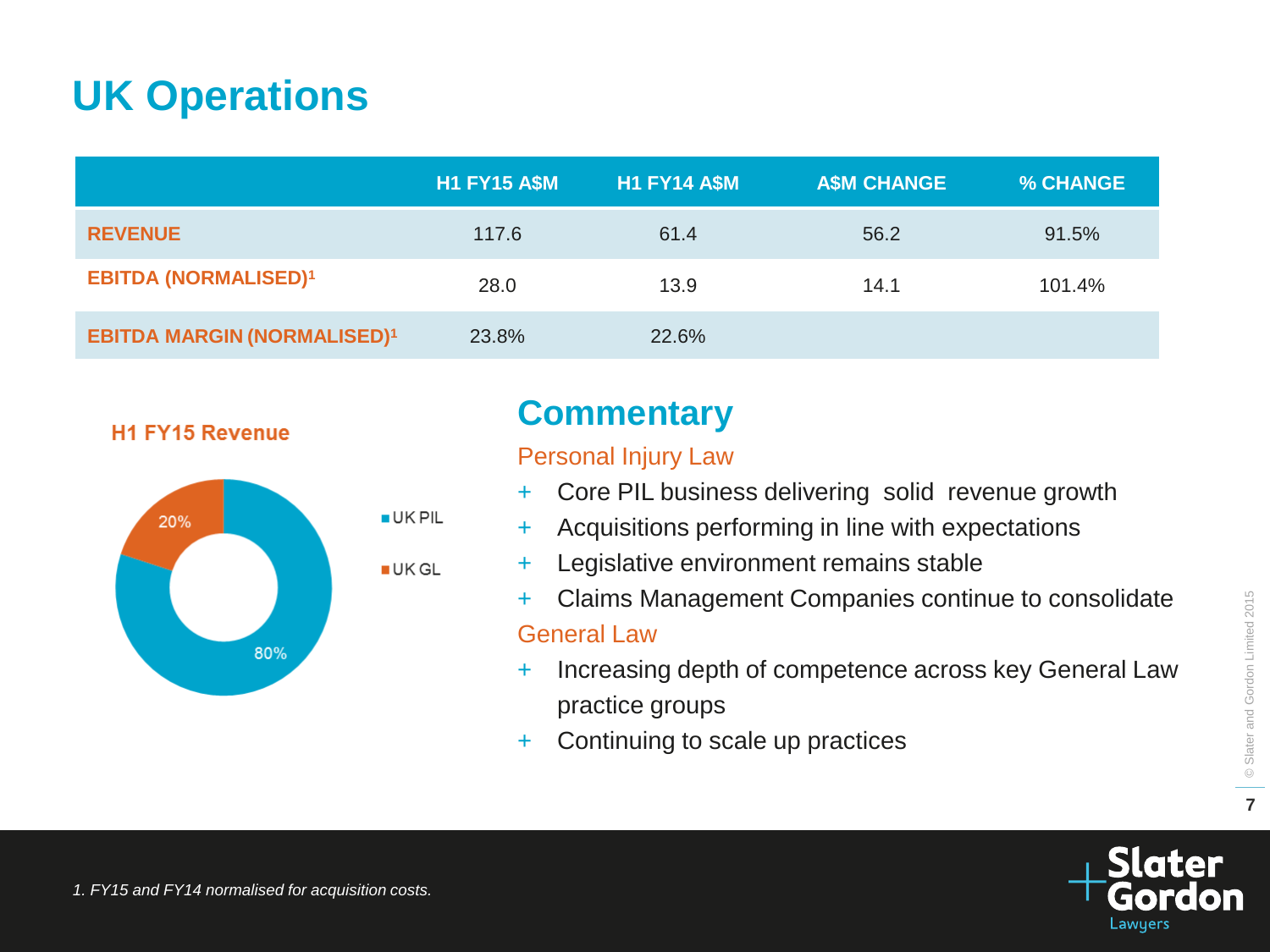# **UK Acquisitions Overview**



### Walker Smith Way

- Consumer law firm in North Wales and North  $+$ West England, with approximately 70% being personal injury
- Four offices transferring, providing full coverage  $+$ of North West England and Wales
- Forecast acquired annual revenue of £10.3m.  $\pm$
- Proposed completion April 2015 ┿

#### Leo Abse & Cohen **Solicitors**

### Leo Abse & Cohen

- Consumer and Specialist PI firm in Cardiff,  $+$ **Wales**
- $+$ Expertise in hearing loss claims (UK wide practice)
- Forecast acquired annual revenue of £8.4m  $+$
- Proposed completion May 2015 $^{+}$

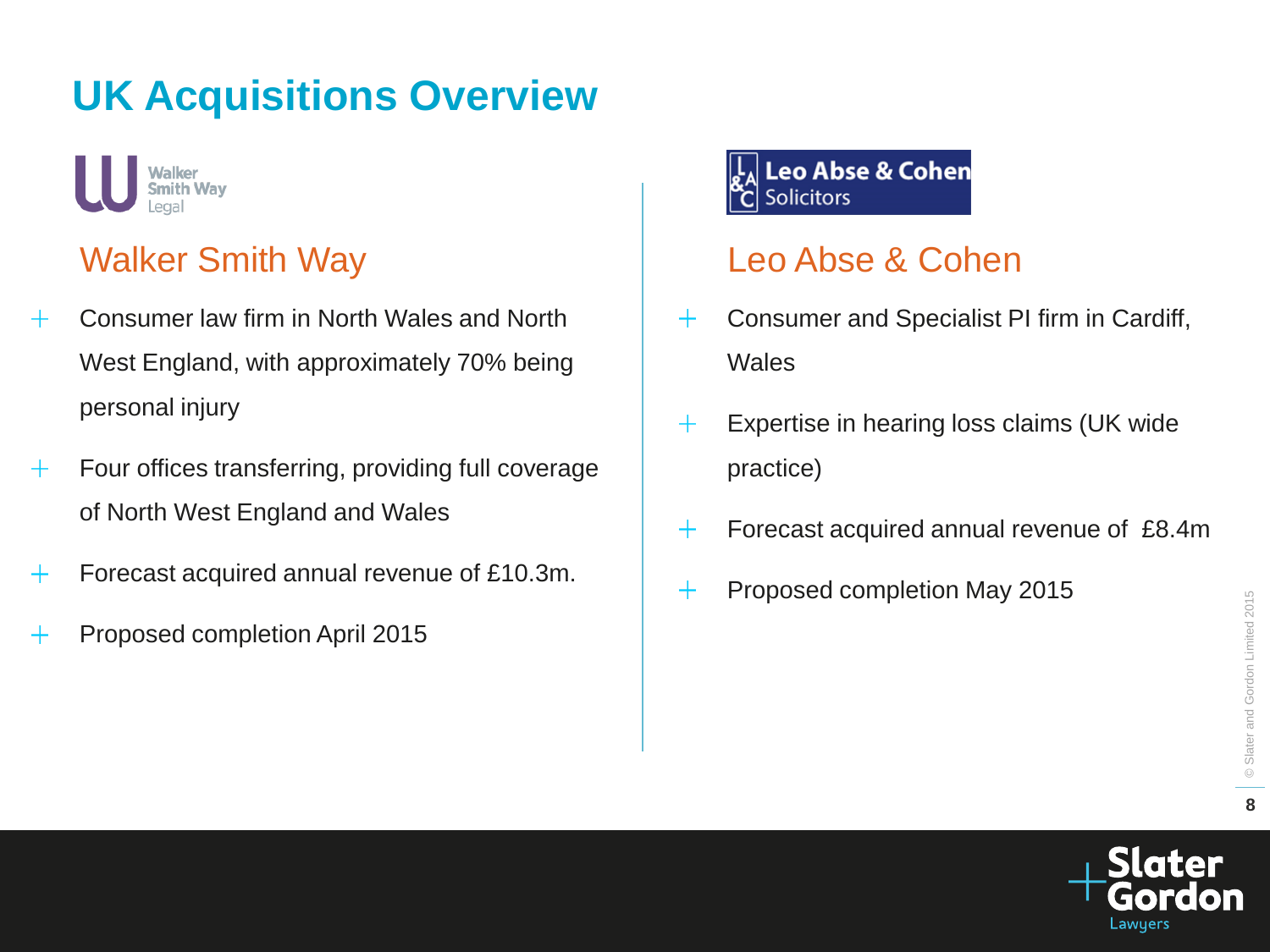## **Impact of UK Acquisitions**

|                         | <b>Annualised</b><br><b>Revenue</b><br><b>£M</b> | <b>Annualised</b><br><b>Revenue</b><br><b>A\$M1</b> | <b>FY15</b><br><b>Pro Rata</b><br><b>Revenue</b><br>£M | <b>FY15</b><br><b>Pro Rata</b><br><b>Revenue</b><br><b>A\$M1</b> | <b>Completion</b><br><b>Date</b> |
|-------------------------|--------------------------------------------------|-----------------------------------------------------|--------------------------------------------------------|------------------------------------------------------------------|----------------------------------|
| <b>Walker Smith Way</b> | £10.3                                            | \$19.1                                              | £2.6                                                   | \$4.8                                                            | <b>April 2015</b>                |
| Leo Abse & Cohen        | £8.4                                             | \$15.6                                              | £1.4                                                   | \$2.6                                                            | May 2015                         |
| <b>Total</b>            | £18.7                                            | \$34.7                                              | £4.0                                                   | \$7.4                                                            |                                  |

- + Total consideration for both acquisitions £18.7m, consisting of:
	- + £10.4m cash at completion (including extinguishment of debt)
	- + £3.7m of equity consideration
	- + £4.6m of deferred and conditional consideration over two years post completion
- + Average EBITDA acquisition multiple of 4.2x

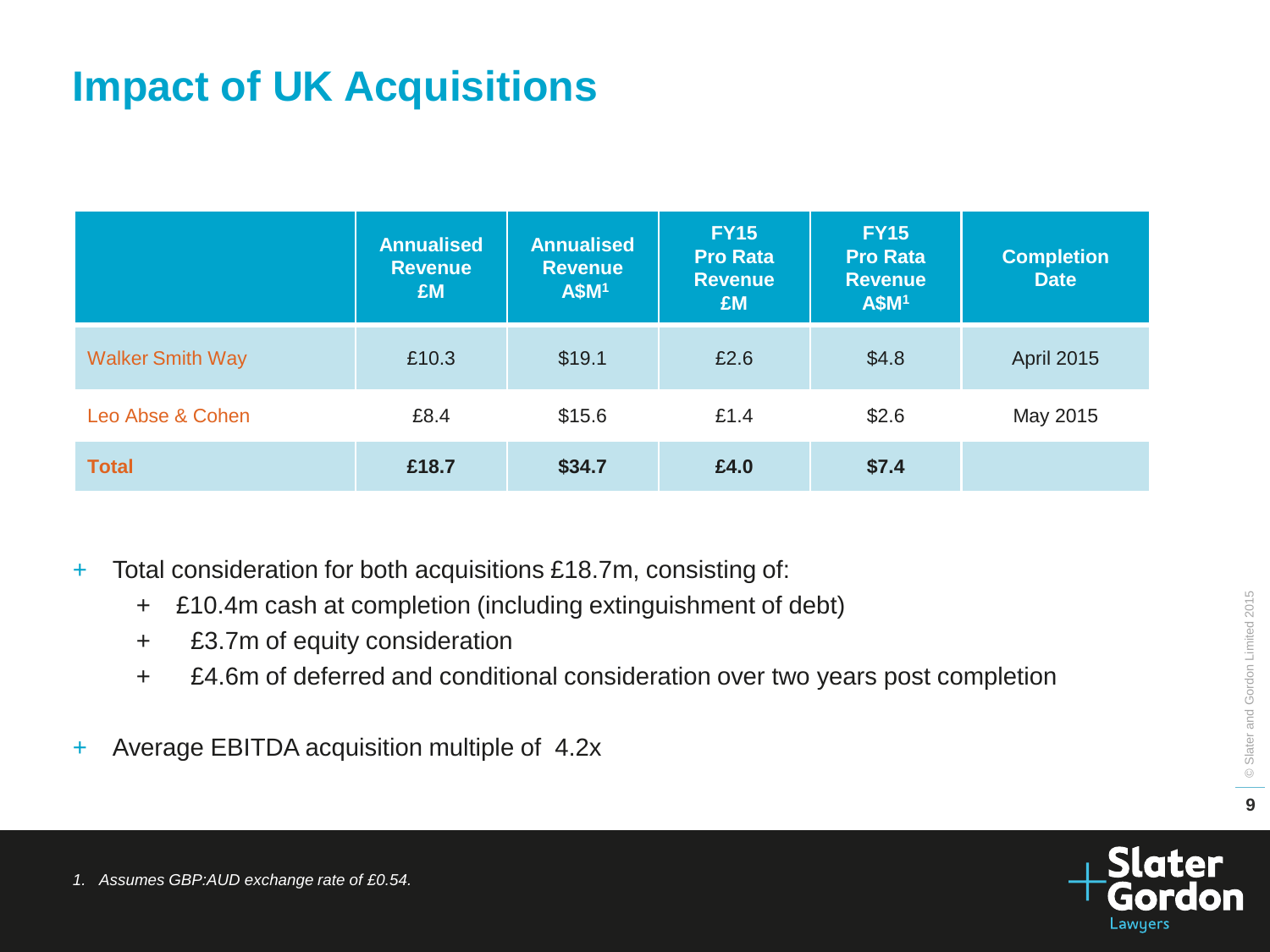## **Outlook for FY15 Confirmed**

- + Group revenue target of A\$500m1, 2
- + Normalised EBITDA margin of 23% 24%
- + Cash flow from Operations as a % of NPAT >70% 33% 12% 43% 12% **FY15** UK PI Law **UK General Law** Aus PI Law ■Aus General Law

*1. Includes contribution of A\$25.6m from Australian acquisitions completed in H1 but excludes proposed UK acquisitions announced today. 2. Assumes GBP:AUD exchange rate of £0.54.*

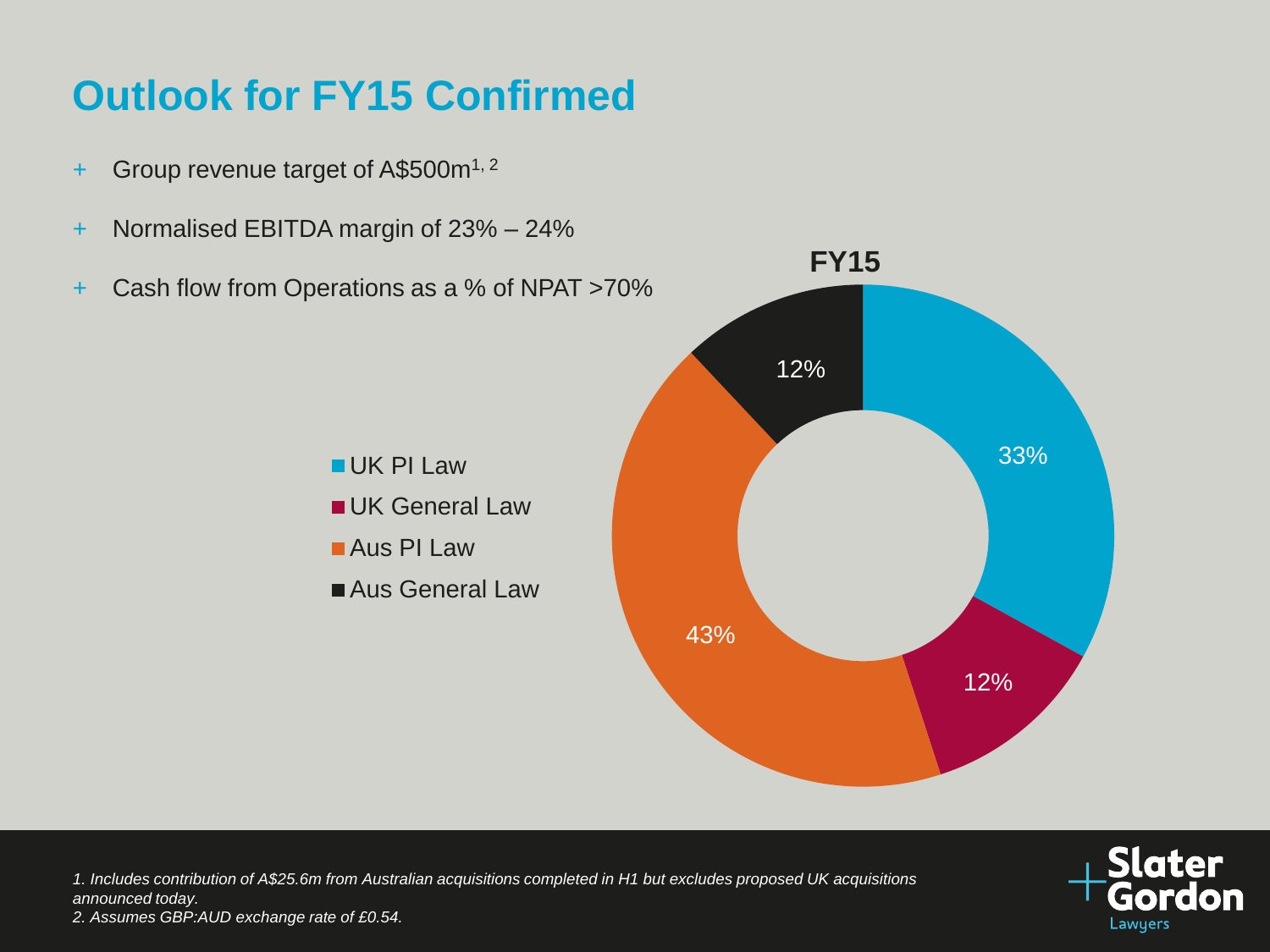# **Appendix 1: H1 FY15 Results (AUS & UK)**

|                      | <b>AUST A\$M</b> | UK A\$M <sup>1</sup> | <b>H1 FY15</b><br><b>A\$M</b> | <b>H1 FY14</b><br><b>A\$M</b> | <b>A\$M CHANGE</b>            | %<br><b>CHANGE</b> |
|----------------------|------------------|----------------------|-------------------------------|-------------------------------|-------------------------------|--------------------|
| <b>REVENUE</b>       | 127.7            | 117.6                | 245.3                         | 178.3                         | 67.0                          | ↑ 37.6%            |
| <b>EBITDA</b>        | 28.4             | 27.0                 | 55.4                          | 38.8                          | 16.6                          | $\spadesuit$ 42.8% |
| <b>EBITDA MARGIN</b> | 22.3%            | 23.0%                | 22.6%                         | 21.9%                         |                               |                    |
| <b>EBIT</b>          | 25.8             | 25.2                 | 51.0                          | 35.2                          | 15.8                          | $\spadesuit$ 44.9% |
| <b>EBIT MARGIN</b>   | 20.3%            | 21.5%                | 20.8%                         | 19.8%                         |                               |                    |
| <b>NPAT</b>          | 15.2             | 18.5                 | 33.7                          | 23.0                          | 10.7                          | $\spadesuit$ 46.5% |
| <b>NPAT MARGIN</b>   | 11.9%            | 15.7%                | 13.7%                         | 12.9%                         |                               |                    |
|                      |                  |                      | <b>CENTS</b>                  | <b>CENTS</b>                  | <b>CENTS</b><br><b>CHANGE</b> | %<br><b>CHANGE</b> |
| <b>BASIC EPS</b>     |                  |                      | 16.5                          | 11.5                          | 5.0                           | ↑ 43.5%            |
| <b>DILUTED EPS</b>   |                  |                      | 16.3                          | 11.3                          | 5.0                           | $\uparrow$ 44.2%   |
| <b>DIVIDEND</b>      |                  |                      | 3.5                           | 3.0                           | 0.5                           | $\spadesuit$ 16.7% |

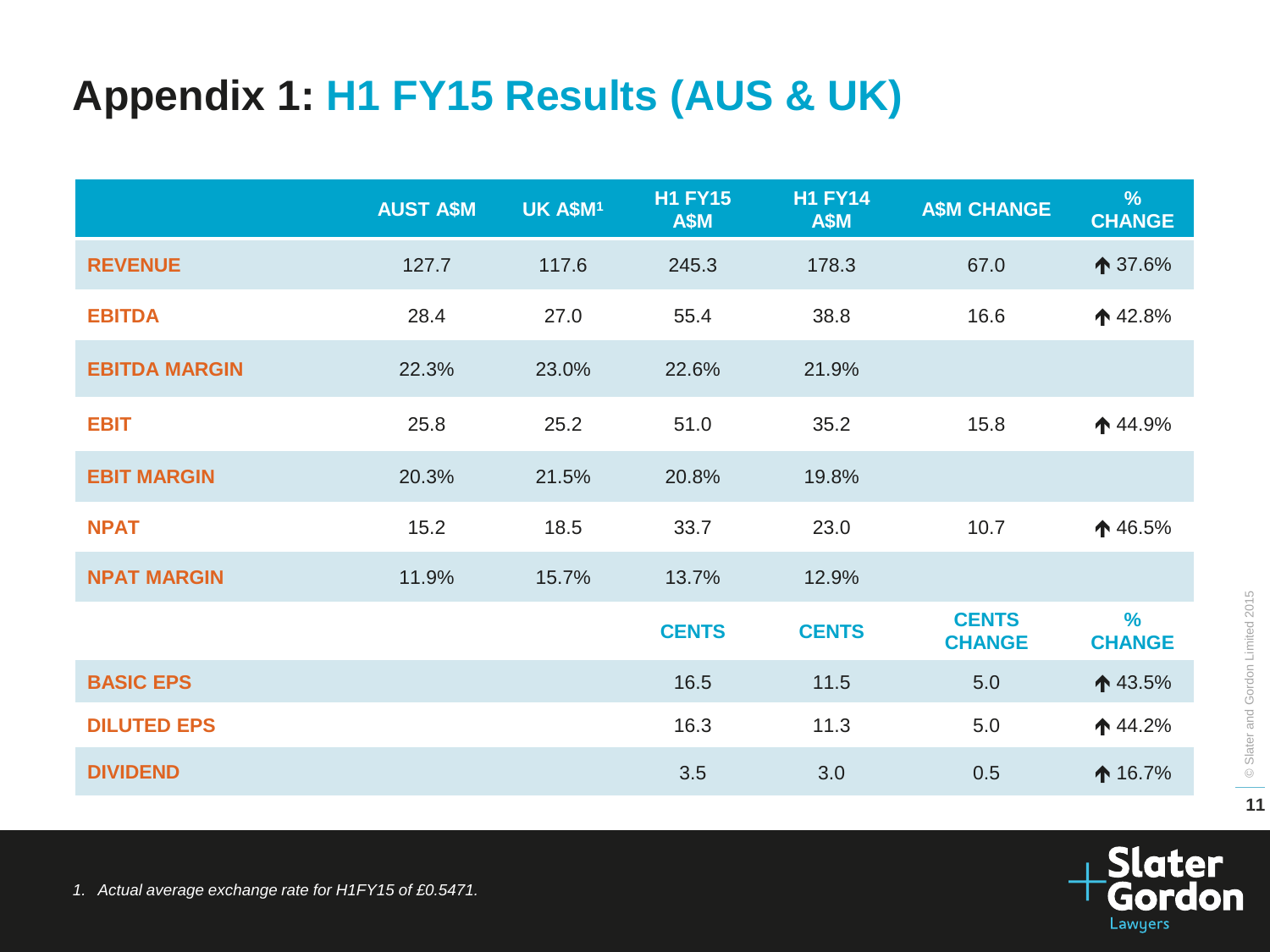### **Appendix 2: Balance Sheet**

#### **BALANCE SHEET (GROUP)**

|                                  | <b>H1 FY15</b> | <b>FY14</b> |
|----------------------------------|----------------|-------------|
| <b>DEBTOR DAYS<sup>1</sup></b>   | 88             | 92          |
| <b>PAID DISBURSEMENT DAYS1</b>   | 41             | 43          |
| <b>WIP DAYS (AUSTRALIA)2</b>     | 447            | 441         |
| <b>WIP DAYS (UK)<sup>2</sup></b> | 302            | 304         |
| <b>NET BANK DEBT/EQUITY</b>      | 34.4%          | 23.9%       |
| <b>INTEREST COVER (TIMES)3</b>   | 16.0           | 17.0        |
| <b>RETURN ON EQUITY</b>          | 14.8%          | 15.2%       |



*1. Based on net fees.*

*2. Based on total revenue.*

*3. Interest cover excludes notional interest on deferred consideration.*